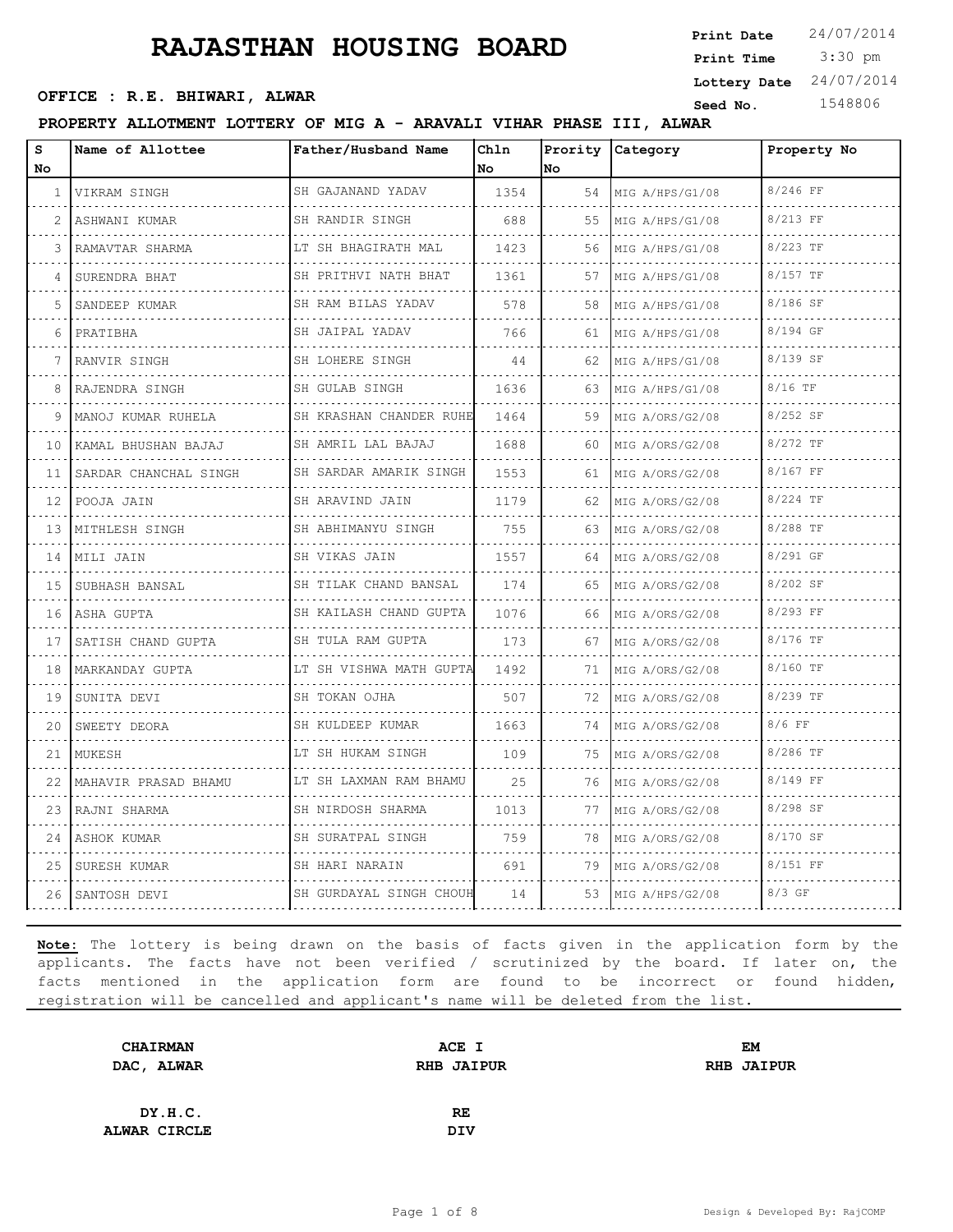3:30 pm **Print Date**  $24/07/2014$ **Print Time OFFICE : R.E. BHIWARI, ALWAR CONSUMIC SEED AND SEED NO.** 1548806 **Lottery Date** 24/07/2014

**PROPERTY ALLOTMENT LOTTERY OF MIG A - ARAVALI VIHAR PHASE III, ALWAR**

| s<br>No | Name of Allottee       | Father/Husband Name          | Chln<br>l No | No             | Prority Category   | Property No |
|---------|------------------------|------------------------------|--------------|----------------|--------------------|-------------|
| 27      | PRABHAWATI             | SH OM PRAKASH                | 1395         |                | 54 MIG A/HPS/G2/08 | 8/215 FF    |
| 28      | SUSHIL SHARMA          | SH BHAGWAT SHARMA            | 559          | 55             | MIG A/HPS/G2/08    | 8/210 GF    |
| 29      | BHANU PRATAP           | SH SATISH KUMAR SHARMA<br>.  | 1586         | 56             | MIG A/HPS/G2/08    | 8/135 FF    |
| 30      | SHRIKANT MISHRA        | SH SAKHA RAM MISHRA<br>.     | 1256         | 57             | MIG A/HPS/G2/08    | 8/156 SF    |
| 31      | SAM MATHEW             | LT SH M T MATHEW             | 244          | 58             | MIG A/HPS/G2/08    | 8/234 SF    |
| 32      | RAKESH GUPTA           | SH SHYAM LAL GUPTA<br>.      | 1435         | 59             | MIG A/HPS/G2/08    | 8/207 TF    |
| 33      | NEELAM RANI            | SH RISHIPAL SINGH            | 351          | 60             | MIG A/HPS/G2/08    | 8/175 TF    |
| 34      | SUBHASH THAKRAN        | LT SH SHER SINGH             | 1387         | 61             | MIG A/HPS/G2/08    | 8/220 SF    |
| 35      | GAURAV GUPTA           | SH. VINOD GUPTA<br>.         | 1282         | 62             | MIG A/HPS/G2/08    | 8/164 GF    |
| 36      | <b>BHEEM SAIN</b>      | LATE SH. CHETRAM             | 483          | 63             | MIG A/HPS/G2/08    | 8/274 GF    |
| 37      | MANOJ                  | SH NARENDRA KUMAR            | 960          | 11             | MIG A/HPS/G4/08    | 8/178 GF    |
| 38      | SATISH KUMAR           | SH RAM KUMAR<br>.            | 599          | 12             | MIG A/HPS/G4/08    | 8/148 GF    |
| 39      | AJAY PAL SINGH         | SH KARTAR SINGH              | 590          | 13             | MIG A/HPS/G4/08    | 8/183 FF    |
| 40      | ISHWAR SINGH           | SH SHRI RAM                  | 573          | 5              | MIG A/HPS/G8/08    | 8/245 FF    |
| 41      | HARISH ANKAR MORYA     | SH BIHARI RAM MORYA<br>.     | 1128         | 59             | MIG A/HPS/G8/08    | 8/165 FF    |
| 42      | ALKA SINGH             | SH. SATENDER SINGH           | 1566         | $\mathbf{1}$   | MIG A/ORS/G1/10    | 8/221 TF    |
| 43      | SMT. PROMILA           | SH. VIJAY KUMAR              | 622          | 2              | MIG A/ORS/G1/10    | 8/258 GF    |
| 44      | SUMIT BHANDARI         | SH. VINOD KUMAR BHANDAR<br>. | 510          | 3.             | MIG A/ORS/G1/10    | 8/256 TF    |
| 45      | ADITYA SHARMA          | SH. ASHOK SHARMA<br>.        | 977          | 4              | MIG A/ORS/G1/10    | 8/280 FF    |
| 46      | SEEMA MISHRA           | SH. PRAMOD MISHRA            | 1503         | .5.            | MIG A/ORS/G1/10    | 8/198 FF    |
| 47      | NEELAM PATEL           | SH. PREM KUMAR PATEL         | 1063         | 6              | MIG A/ORS/G1/10    | 8/159 TF    |
| 48      | CHANDRA SHEKHAR SHARMA | LATE SH. SHAYAM SUNDER       | 954          | 8              | MIG A/ORS/G1/10    | 8/212 GF    |
| 49      | SANJAY KUMAR           | SH. RAJENDER SINGH           | 1314         | 1.             | MIG A/HPS/G1/10    | 8/307 GF    |
| 50      | SHALO                  | W/O SH. PAWAN SINGH          | 631          | 2              | MIG A/HPS/G1/10    | 8/308 GF    |
| 51      | SHIV KUMAR SHARMA      | SH. JAGANNATH PRASAD SH      | 2463         | 3              | MIG A/HPS/G1/10    | 8/302 TF    |
|         | 52 RAJ PAL YADAV       | SH. NIHAL SINGH YADAV        | 2459         | $\overline{4}$ | MIG A/HPS/G1/10    | 8/226 GF    |

| <b>CHAIRMAN</b>     | ACE I             | EМ                |
|---------------------|-------------------|-------------------|
| DAC, ALWAR          | <b>RHB JAIPUR</b> | <b>RHB JAIPUR</b> |
|                     |                   |                   |
| DY.H.C.             | <b>RE</b>         |                   |
| <b>ALWAR CIRCLE</b> | <b>DIV</b>        |                   |
|                     |                   |                   |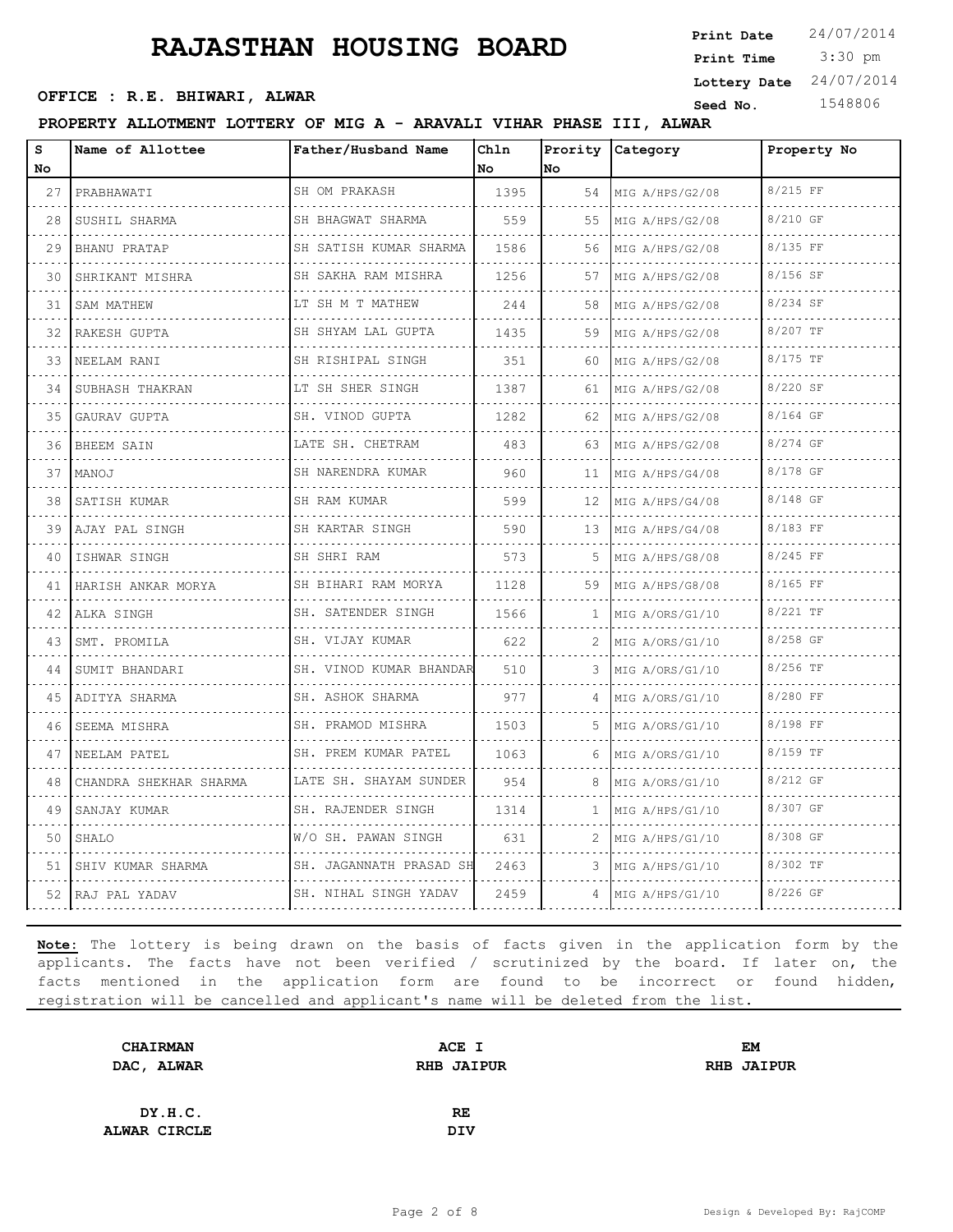3:30 pm **Print Date**  $24/07/2014$ **Print Time OFFICE : R.E. BHIWARI, ALWAR CONSUMIC SEED AND SEED NO.** 1548806 **Lottery Date** 24/07/2014

#### **PROPERTY ALLOTMENT LOTTERY OF MIG A - ARAVALI VIHAR PHASE III, ALWAR**

| s<br><b>No</b> | Name of Allottee     | Father/Husband Name          | Chln<br>No. | No.          | Prority Category     | Property No |
|----------------|----------------------|------------------------------|-------------|--------------|----------------------|-------------|
| 53             | KESHAV KUMAR YADAV   | SH. ABHAY SINGH YADAV        | 528         | 5.           | MIG A/HPS/G1/10      | 8/305 GF    |
| 54             | DINESH               | SH. DALEEP SINGH             | 1899        | 6            | .<br>MIG A/HPS/G1/10 | 8/138 SF    |
| 55             | SHRI BHAGWAN         | SH. SUNHERI LAL              | 2663        | 7            | MIG A/HPS/G1/10      | 8/154 SF    |
| 56             | SANTOSH KUMAR        | SH. ISHWAR PRASAD<br>.       | 425         | 8            | MIG A/HPS/G1/10      | 8/201 SF    |
| 57             | GOPESH KUMAR SHARMA  | SH. MANSINGH SHARMA          | 99          | 9            | MIG A/HPS/G1/10      | 8/279 FF    |
| 58             | NITIN SHARMA         | .<br>SH. RAJENDER KUMAR SHAR | 423         | 10           | MIG A/HPS/G1/10      | 8/273 GF    |
| 59             | MANGAL DAS           | LATE SH. BHEEM SINGH         | 1885        | 11           | MIG A/HPS/G1/10<br>. | 8/134 FF    |
| 60             | SMT. SUNIL           | SH. NARENDER SINGH           | 633         | 12           | MIG A/HPS/G1/10      | 8/163 GF    |
| 61             | YOGESH KUMAR GUPTA   | SH. HAJARI LAL GUPTA         | 1699        | 13           | MIG A/HPS/G1/10      | 8/316 SF    |
| 62             | ANITA GUATAM<br>.    | SH. ASHWANI GAUTAM<br>.      | 72          | 14           | MIG A/HPS/G1/10      | 8/303 TF    |
| 63             | VINRENDRA RAI        | SH. OMKAR LAL MATHUR         | 291         | 15           | MIG A/HPS/G1/10      | 8/142 TF    |
| 64             | JASVINDER            | SH. DEEPA RAM                | 2377        | 16           | MIG A/HPS/G1/10      | 8/132 GF    |
| 65             | UPENDRA KUMAR PANDEY | SH. VIRENDER KUMAR SHAR      | 1463        | 17           | MIG A/HPS/G1/10      | 8/235 SF    |
| 66             | KAILASH CHAND        | SH. RAMCHANDER               | 260         | 19           | MIG A/HPS/G1/10      | 8/229 FF    |
| 67             | DHARAMPAL SINGH      | SH. HORI LAL                 | 2095        | 20           | MIG A/HPS/G1/10      | 8/222 TF    |
| 68             | VIKASH KUMAR BENIWAL | SH. BALWAN SINGH<br>.        | 2460        | 21           | MIG A/HPS/G1/10      | 8/309 FF    |
| 69             | BHANWAR RAM DHERU    | LATE SH. GHEWAR RAM          | 2457        | 22           | MIG A/HPS/G1/10      | 8/158 TF    |
| 70             | DHARMENDRA DAYMA     | SH. JASWANT SINGH DAYMA      | 2609        | 23           | MIG A/HPS/G1/10      | 8/180 GF    |
| 71             | RAMESH KUMAR TOMAR   | LATE SH. UDAIVEER SINGH<br>. | 605         | 24           | MIG A/HPS/G1/10      | 8/189 TF    |
| 72             | PREETAM SINGH        | SH. RATAN SINGH              | 105         | 25           | MIG A/HPS/G1/10      | 8/237 TF    |
| 73             | PAYAL GUPTA          | SH. SANJEEV GUPTA            | 1567        | 26           | MIG A/HPS/G1/10      | 8/290 GF    |
| 74             | NARESH KUMAR YADAV   | SH. JASWANT SINGH YADAV      | 2299        | $\mathbf{1}$ | MIG A/ORS/G1/10      | 8/7 FF      |
| 75             | ARVIND KUMAR KAUSHIK | SH. KRISHAN KUMAR            | 1485        | $\mathbf{1}$ | MIG A/HPS/G1/10      | 8/269 TF    |
| 76             | CHETRAM GUPTA        | SH. KABOOL CHAND             | 1978        | 2            | MIG A/HPS/G1/10      | $8/5$ FF    |
| 77             | SUMAN BAI            | SH. PRAKASH VEER<br>.        | 556         | 3            | MIG A/HPS/G1/10      | 8/195 GF    |
| 78             | ASHA                 | SH. MOHAR SINGH              | 180         |              | MIG A/HPS/G1/10      | 8/216 FF    |

| <b>CHAIRMAN</b> | ACE I             | EМ                |
|-----------------|-------------------|-------------------|
| DAC, ALWAR      | <b>RHB JAIPUR</b> | <b>RHB JAIPUR</b> |
|                 |                   |                   |
| DY.H.C.         | <b>RE</b>         |                   |
| ALWAR CIRCLE    | DIV               |                   |
|                 |                   |                   |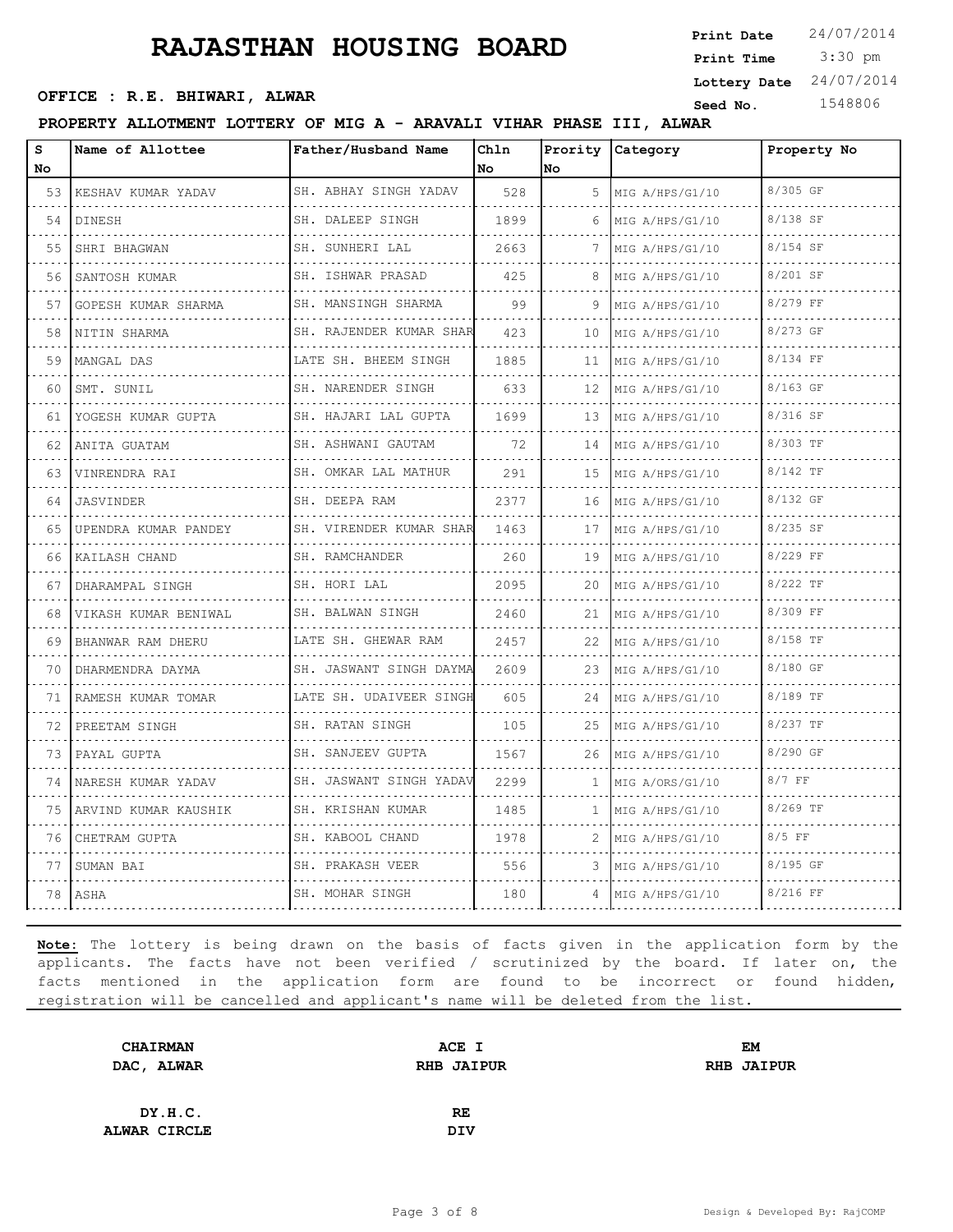3:30 pm **Print Date**  $24/07/2014$ **Print Time OFFICE : R.E. BHIWARI, ALWAR CONSUMIC SEED AND SEED NO.** 1548806 **Lottery Date** 24/07/2014

**PROPERTY ALLOTMENT LOTTERY OF MIG A - ARAVALI VIHAR PHASE III, ALWAR**

| s<br>No | Name of Allottee                  | Father/Husband Name          | Chln<br>No | Prority<br>lno | Category             | Property No |
|---------|-----------------------------------|------------------------------|------------|----------------|----------------------|-------------|
| 79      | RAJESH KUMAR<br>.                 | LATE SH. VINAY SINGH YA      | 2042       | 5              | MIG A/HPS/G1/10<br>. | 8/203 SF    |
| 80      | ANJNA KUMARI<br>.                 | SH. SHRINATH SINGH<br>.      | 1522       | 6              | MIG A/HPS/G1/10<br>. | $8/9$ SF    |
| 81      | NIRMAL GUPTA                      | SH. RAMGOPAL GUPTA           | 829        | 7              | MIG A/HPS/G1/10      | 8/144 TF    |
| 82      | RAMKUMAR BHARDUAJ                 | SH. RATAN SINGH<br>.         | 2558       | 8              | MIG A/HPS/G1/10      | 8/281 SF    |
| 83      | DR PARAS MAL VAID                 | SH. HULAS MAL VAID<br>.      | 759        | 9              | MIG A/HPS/G1/10<br>. | 8/260 GF    |
| 84      | SUNDER SINGH<br>.                 | SH. HEERA LAL<br>.           | 2227       | $\mathbf{1}$   | MIG A/ORS/G2/10      | 8/228 GF    |
| 85      | <b>JASBEER KAUR</b>               | SH. AMRIT SINGH<br>.         | 1828       |                | MIG A/ORS/G2/10      | 8/241 GF    |
| 86      | RAKESH DINGRA                     | LATE SH. AMAR NATH           | 1822       | 3              | MIG A/ORS/G2/10      | 8/278 FF    |
| 87      | AJEET SINGH                       | SH. SARDAR SINGH<br>.        | 2694       | 5.             | MIG A/ORS/G2/10      | 8/162 GF    |
| 88      | ASHOK KUMAR RAI<br>.              | SH. ANOOP RAI                | 657        | 6              | MIG A/ORS/G2/10      | 8/169 SF    |
| 89      | SANTOSH DEVI                      | SH. BALJEET SINGH            | 626        | 7              | MIG A/ORS/G2/10      | 8/251 SF    |
| 90      | RAHUL KHOSYA                      | SH. RATAN SINGH<br>.         | 975        | 8              | MIG A/ORS/G2/10<br>. | 8/238 TF    |
| 91      | <b>JASVENDRA SINGH</b>            | SH. SWARN SINGH              | 509        | 9              | MIG A/ORS/G2/10<br>. | 8/140 SF    |
| 92      | NIDHI MATHUR                      | SH. SANJAY MATHUR            | 146        | 10             | MIG A/ORS/G2/10      | 8/188 SF    |
| 93      | BHARAT GORA                       | SH. RATILAL                  | 450        | 11             | MIG A/ORS/G2/10      | $8/155$ SF  |
| 94      | SURENDRA SINGH HARSANA            | LATE SH. UMRAV SINGH         | 978        | 12             | MIG A/ORS/G2/10      | $8/11$ SF   |
| 95      | RAJESH KUMAR SHARMA               | SH. RAMKISHAN SHARMA         | 2199       | 13             | MIG A/ORS/G2/10      | 8/247 FF    |
| 96      | RAJESH KUMAR AGARWAL              | SH. BANWARI LAL AGARWAL<br>. | 969        | 14             | MIG A/ORS/G2/10      | 8/284 SF    |
| 97      | KAVITA JAIN                       | SH. VINOD KUMAR JAIN         | 50         | 15             | MIG A/ORS/G2/10      | 8/285 TF    |
| 98      | GEETA DEVI GUPTA                  | SH. RANCHANDER GUPTA         | 406        | 16             | MIG A/ORS/G2/10<br>. | 8/264 FF    |
| 99      | ARJUN SINGH BHADORIA              | SH. GANGA SINGH              | 931        | 17             | MIG A/ORS/G2/10      | 8/136 FF    |
| 100     | AMERJEET SINGH & PREMJEET<br>SING |                              | 663        | 18             | MIG A/ORS/G2/10      | 8/255 TF    |
| 101     | SUSHMA VERMA                      | SH. DINESH KUMAR VERMA       | 2682       | 19             | MIG A/ORS/G2/10      | 8/131 GF    |
|         | 102 BHOJARAJ YADAV                | SH. RAM NARIAN<br>.          | 1723       | 20             | MIG A/ORS/G2/10      | 8/168 FF    |
| 103     | ANIL DINGRA<br>.                  | SH. F C DHINGRA<br>.         | 662        | 22             | MIG A/ORS/G2/10<br>. | 8/187 SF    |
|         | 104 JALDEEP YADAV                 | SH. JASWANT SINGH            | 2298       | 23             | MIG A/ORS/G2/10      | 8/225 GF    |

| <b>CHAIRMAN</b> | ACE I             | <b>EM</b>         |
|-----------------|-------------------|-------------------|
| DAC, ALWAR      | <b>RHB JAIPUR</b> | <b>RHB JAIPUR</b> |
|                 |                   |                   |
| DY.H.C.         | RE                |                   |
| ALWAR CIRCLE    | <b>DIV</b>        |                   |
|                 |                   |                   |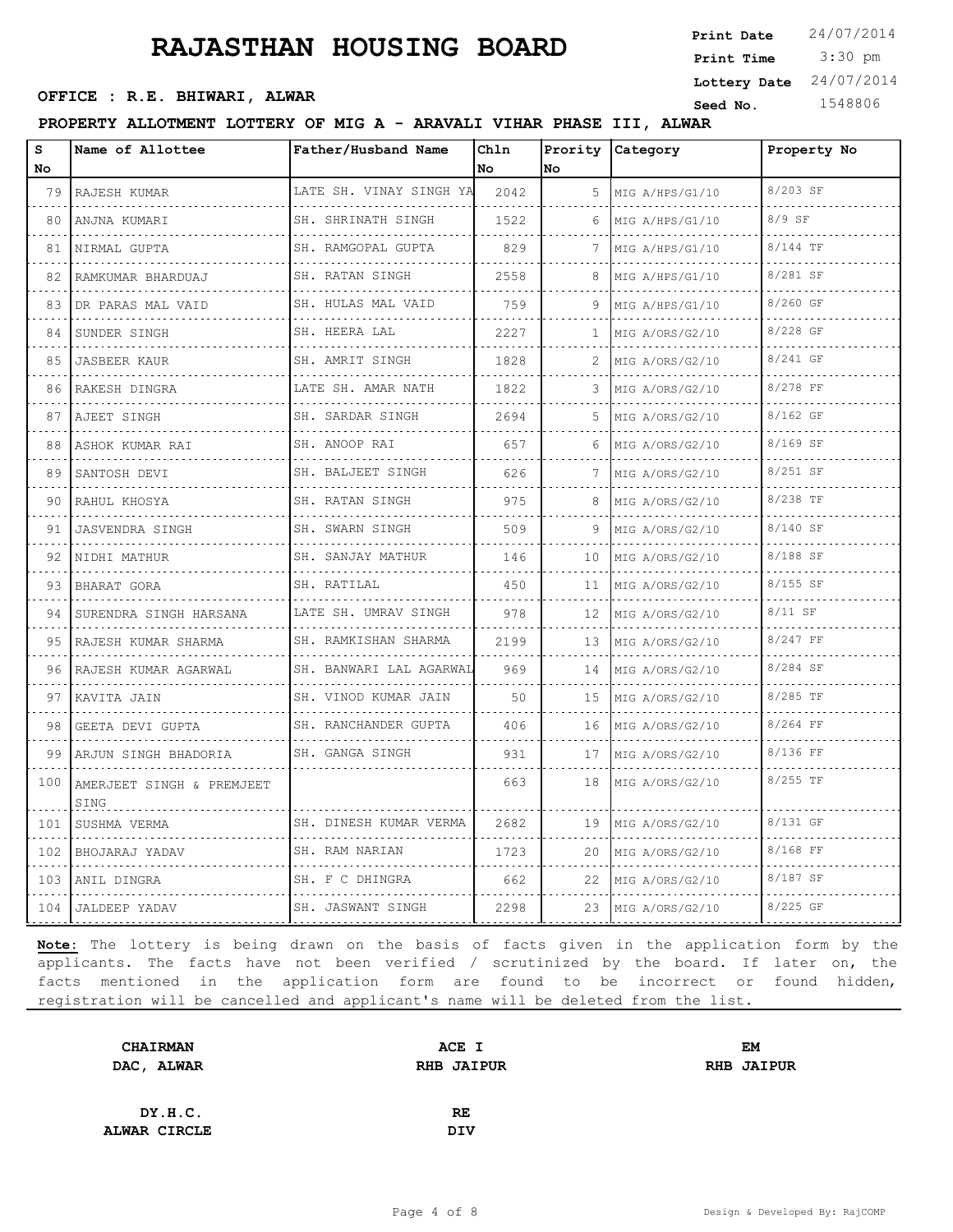**OFFICE : R.E. BHIWARI, ALWAR CONSUMIC SEED AND SEED NO.** 1548806

 3:30 pm **Print Date**  $24/07/2014$ **Print Time Lottery Date** 24/07/2014

**PROPERTY ALLOTMENT LOTTERY OF MIG A - ARAVALI VIHAR PHASE III, ALWAR**

| S<br>No.                           | Name of Allottee         | Father/Husband Name         | Chln<br>No. | <b>No</b> | Prority Category | Property No |
|------------------------------------|--------------------------|-----------------------------|-------------|-----------|------------------|-------------|
| 105                                | SARSWATI DEVI            | SH. SURAT SINGH YADAV       | 1392        | 24        | MIG A/ORS/G2/10  | 8/204 SF    |
| .<br>106                           | RAJEEV SHARMA            | .<br>LATE SH. SHAYAM SUNDER | 955         | 25        | MIG A/ORS/G2/10  | 8/240 TF    |
| 107                                | SURJEET SINGH            | SH. RAM SINGH               | 2693        | 26        | MIG A/ORS/G2/10  | 8/275 GF    |
| .<br>108                           | VIRENDRA SINGH           | SH. ANAND SINGH             | 623         | 27        | MIG A/ORS/G2/10  | 8/185 SF    |
| .<br>109                           | ASHOK KUMAR              | SH. UMASHANKAR              | 681         | 28        | MIG A/ORS/G2/10  | 8/199 FF    |
| 110                                | NARENDRA KUMAR           | SH. DHARAMVEER DHIYA        | 2716        | 29        | MIG A/ORS/G2/10  | 8/257 GF    |
| 111                                | VISHRAM SINGH CHOUHAN    | SH. RANDHEER SINGH          | 666         | 30        | MIG A/ORS/G2/10  | 8/193 GF    |
| الداعات الداعا<br>112              | HEMLATA SHARMA           | SH. LALIT KISHOR SHARMA     | 1901        | 31        | MIG A/ORS/G2/10  | 8/197 FF    |
| 113                                | ADITYA HARSANA           | SH. MAHENDER SINGH HARS     | 966         | 32        | MIG A/ORS/G2/10  | 8/266 SF    |
| 114                                | SURESH CHAND YADAV       | SH. BALWANT SINGH<br>.      | 2651        | 33        | MIG A/ORS/G2/10  | $8/145$ GF  |
| a a shekar<br>115                  | .<br>ROHTASH SINGH YADAV | SH. HEERA LAL               | 1734        | 34        | MIG A/ORS/G2/10  | 8/236 SF    |
| 116                                | NITIN KHOSYA             | SH. RATAN SINGH             | 970         | 35        | MIG A/ORS/G2/10  | 8/296 FF    |
| 117                                | RANJEET CHADA            | SH. INDER MOHAN SINGH O     | 2695        | 36        | MIG A/ORS/G2/10  | 8/263 FF    |
| الداعات الداري<br>118              | AMIT PATHAK              | SH. N K PATHAK              | 661         | 37        | MIG A/ORS/G2/10  | 8/13 TF     |
| 119                                | KB BAJAJ                 | LATE SH. A. L. BAJAJ        | 660         | 38        | MIG A/ORS/G2/10  | 8/182 FF    |
| .<br>120<br>.                      | HARNEK SINGH             | SH. GURDEEP SINGH<br>.      | 233         | 39        | MIG A/ORS/G2/10  | 8/243 GF    |
| 121                                | HARPREET SINGH           | SH. TARAN SINGH             | 2033        | 1         | MIG A/HPS/G2/10  | $8/4$ GF    |
| 122                                | DINESH SINGH             | SH. MATA DEEN               | 1251        | 2         | MIG A/HPS/G2/10  | 8/152 FF    |
| 123                                | MUKESH KUMAR             | SH. SHAYAM SUNDER<br>.      | 2283        | 3         | MIG A/HPS/G2/10  | 8/250 SF    |
| .<br>124                           | DEEP CHAND               | SH. RAMESHWAR DASS          | 2134        |           | MIG A/HPS/G2/10  | $8/15$ TF   |
| 125<br>الفراعات عراقي              | BARJENDRA GARG           | SH. GAYA PRASAD GARG<br>.   | 832         | 5.        | MIG A/HPS/G2/10  | 8/130 GF    |
| 126                                | PARAS JAIN               | SH. VIJENDER KUMAR JAIN     | 1473        | 6         | MIG A/HPS/G2/10  | 8/191 TF    |
| الدائد الدائد<br>127               | AVNISH KUMAR             | SH. VIJAYPAL SINGH          | 237         | 8         | MIG A/HPS/G2/10  | $8/265$ SF  |
| 128                                | MANOJ KUMAR              | SH. MAHENDER SINGH          | 2601        | 9         | MIG A/HPS/G2/10  | 8/299 SF    |
| 129<br>$\sim$ $\sim$ $\sim$ $\sim$ | VIKASH GUPTA             | SH. ASHOK KUMAR GUPTA       | 1546        | 10        | MIG A/HPS/G2/10  | 8/147 GF    |
| 130                                | PADAM KUMAR AGARWAL      | SH. MOOLCHAND AGARWAL       | 2418        | 11        | MIG A/HPS/G2/10  | 8/141 TF    |

| <b>CHAIRMAN</b> | ACE I             | EM                |
|-----------------|-------------------|-------------------|
| DAC, ALWAR      | <b>RHB JAIPUR</b> | <b>RHB JAIPUR</b> |
|                 |                   |                   |
| DY.H.C.         | RE                |                   |
| ALWAR CIRCLE    | <b>DIV</b>        |                   |
|                 |                   |                   |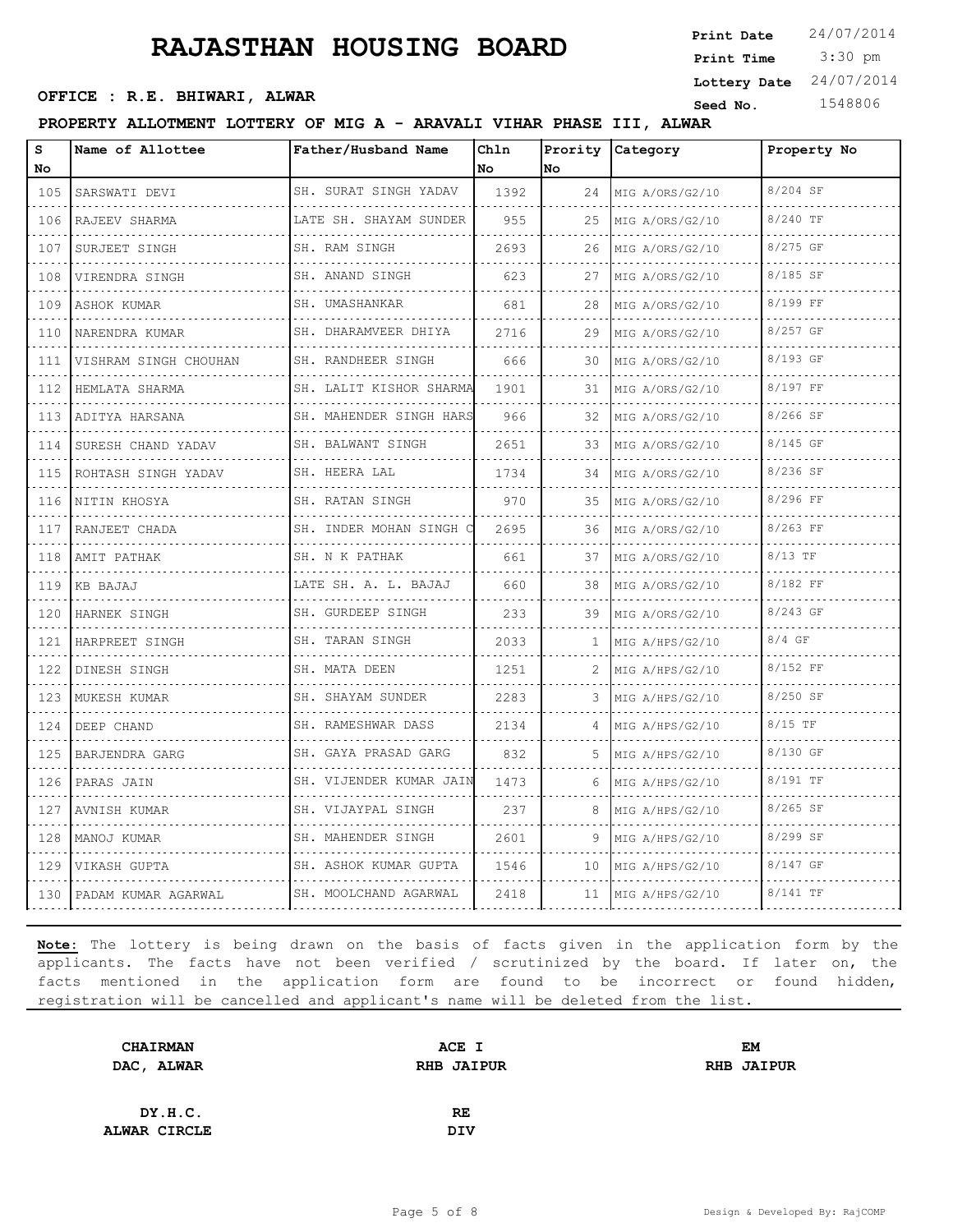3:30 pm **Print Date**  $24/07/2014$ **Print Time OFFICE : R.E. BHIWARI, ALWAR CONSUMIC SEED AND SEED NO.** 1548806 **Lottery Date** 24/07/2014

#### **PROPERTY ALLOTMENT LOTTERY OF MIG A - ARAVALI VIHAR PHASE III, ALWAR**

| s<br>No                            | Name of Allottee       | Father/Husband Name                | Chln<br>No | Prority<br>No | Category             | Property No |
|------------------------------------|------------------------|------------------------------------|------------|---------------|----------------------|-------------|
| 131                                | RAJESH KUMAR           | SH. GOPI CHAND SHARMA              | 2494       | 12            | MIG A/HPS/G2/10      | 8/287 TF    |
| $\sim$ $\sim$ $\sim$ $\sim$<br>132 | .<br>GAJENDRA GUPTA    | .<br>SH. MADAN LAL GUPTA           | 1135       | 13            | .<br>MIG A/HPS/G2/10 | 8/270 TF    |
| 133                                | PRAMANAD YADAV         | SH. CHANDU LAL                     | 2273       | 14            | MIG A/HPS/G2/10      | 8/200 FF    |
| 134                                | JAI PRAKASH            | SH. KHAJAN SINGH                   | 599        | 15            | MIG A/HPS/G2/10      | 8/150 FF    |
| 135                                | .<br>RAM PRAVESH YADAV | .<br>SH. ACHHE LAL YADAV           | 2348       | 16            | MIG A/HPS/G2/10      | 8/261 FF    |
| 136                                | SUMAN RAJPUT           | <u>.</u><br>SH. UDAIVEER SINGH     | 664        | 17            | MIG A/HPS/G2/10      | 8/129 GF    |
| 137                                | KU. SHIVANGI UPADHAY   | LATE SH. VIRANDER PAL U            | 1422       | 18            | MIG A/HPS/G2/10      | 8/295 FF    |
| 138                                | ACHHE LAL YADAV        | .<br>SH. VASUDEV YADAV             | 1381       | 19            | MIG A/HPS/G2/10      | 8/209 GF    |
| 139                                | NEERAJ YADAV           | .<br>SH. OMPRAKASH YADAV           | 1574       | 20            | MIG A/HPS/G2/10      | 8/214 FF    |
| 140                                | RAMESHWAR DAS          | SH. DEBU RAM                       | 1621       | 21            | MIG A/HPS/G2/10      | 8/254 TF    |
| 141                                | KAMAL KISHOR           | a dia dia dia dia<br>SH. GAYA DEEN | 1421       | 22            | MIG A/HPS/G2/10      | 8/262 FF    |
| 142                                | ASHA DEVI              | SH. SURESH KUMAR                   | 1975       | 23            | MIG A/HPS/G2/10      | 8/205 TF    |
| 143                                | ASHUTOSH SINGH         | SH. SANT RAM<br>.                  | 1862       | 24            | MIG A/HPS/G2/10      | 8/232 FF    |
| 144                                | KIISHAN GOPAL AGARWAL  | SH. AMARNATH AGARWAL               | 2072       | 25            | MIG A/HPS/G2/10      | 8/289 GF    |
| 145                                | KIRAN BALA             | .<br>SH. RAKESH KUMAR              | 1577       | 26            | MIG A/HPS/G2/10      | 8/244 GF    |
| 146                                | VIJAY KUMAR GUPTA      | LATE SH. RAMESHWAR DAYA            | 1959       | 27            | MIG A/HPS/G2/10      | 8/196 GF    |
| 147                                | KUCHHALENDRA KUMAR     | SH. HARI SINGH                     | 770        | 28            | MIG A/HPS/G2/10      | 8/208 TF    |
| 148                                | SANTOSH KUMARI         | SH. RAMESH KUMAR GERA              | 2789       | 29            | MIG A/HPS/G2/10      | 8/271 TF    |
| 149                                | DHANANJAY KUMAR SINGH  | SH. JAWHAR LAL SINGH               | 157        | 30            | MIG A/HPS/G2/10      | 8/300 SF    |
| 150                                | SMT. INDU TRIVEDI      | SH. LALIT TRIVEDI                  | 1636       | 31            | MIG A/HPS/G2/10      | 8/211 GF    |
| 151                                | KUMARI SHILPA          | SH. SUHIL KUMAR                    | 1278       | 32            | MIG A/HPS/G2/10      | 8/171 SF    |
| 152                                | AJAY KUMAR             | SH. BALWANT SINGH                  | 2125       | 33            | MIG A/HPS/G2/10      | 8/268 SF    |
| 153                                | NAND KISHOR SHARMA     | .<br>SH. TEEKA RAM SHARMA          | 113        | 34            | MIG A/HPS/G2/10      | 8/297 SF    |
| 154                                | MANOJ KUMAR AGARWAL    | SH. LALLU RAM AGARWAL              | 2061       | 35            | MIG A/HPS/G2/10      | 8/230 FF    |
| 155                                | RAN SINGH YADAV        | SH. RAMSINGH YADAV                 | 2453       | 36            | MIG A/HPS/G2/10      | 8/184 FF    |
| 156                                | MOHAN SWAROOP          | SH. NIRANJAN LAL                   | 2705       | 37            | MIG A/HPS/G2/10      | $8/1$ GF    |

| <b>CHAIRMAN</b> | ACE I             | <b>EM</b>         |
|-----------------|-------------------|-------------------|
| DAC, ALWAR      | <b>RHB JAIPUR</b> | <b>RHB JAIPUR</b> |
|                 |                   |                   |
| DY.H.C.         | <b>RE</b>         |                   |
| ALWAR CIRCLE    | DIV               |                   |
|                 |                   |                   |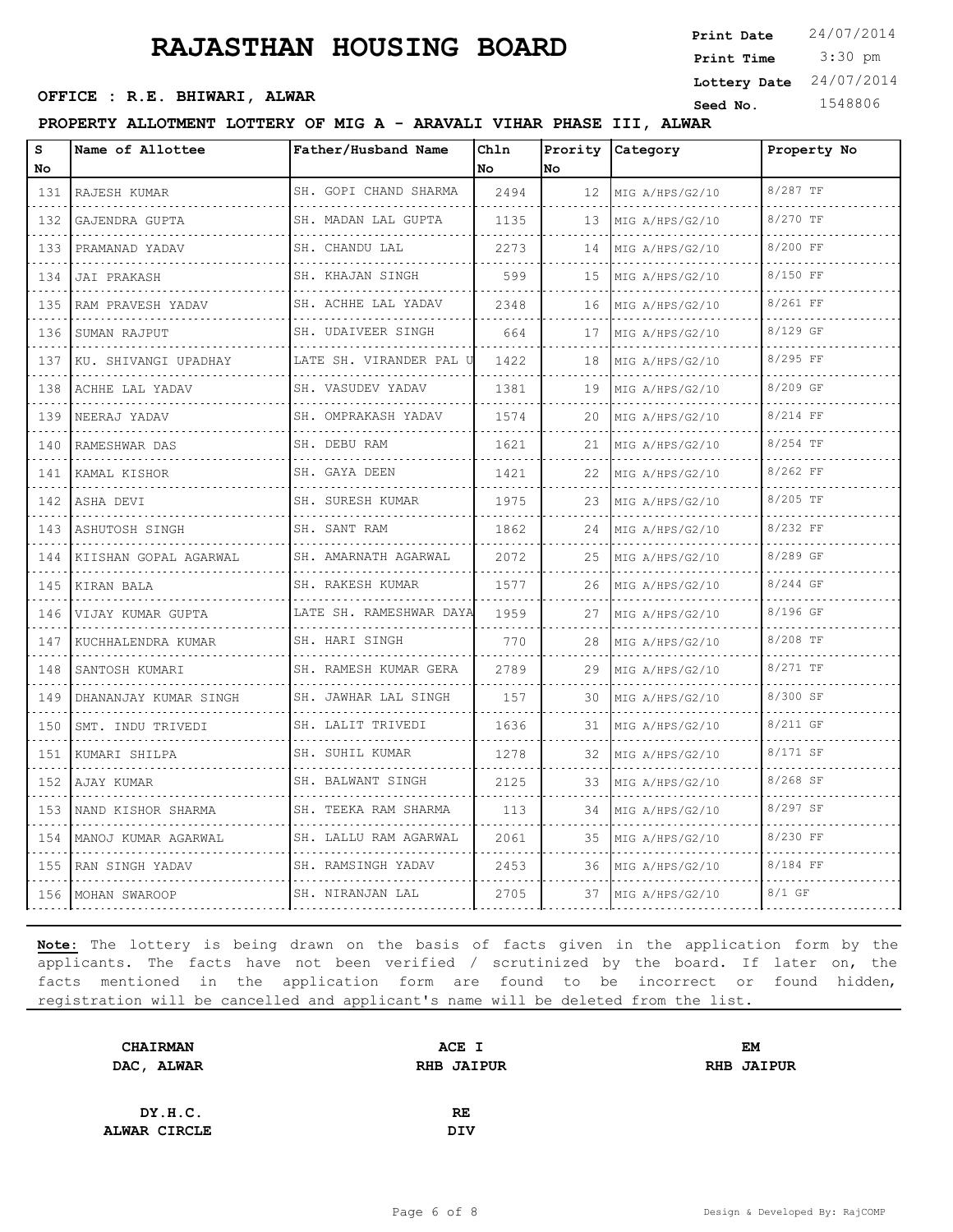**OFFICE : R.E. BHIWARI, ALWAR CONSUMIC SEED AND SEED NO.** 1548806

**PROPERTY ALLOTMENT LOTTERY OF MIG A - ARAVALI VIHAR PHASE III, ALWAR**

| S<br>No                            | Name of Allottee     | Father/Husband Name         | Ch1n<br>No | No | Prority Category | Property No |
|------------------------------------|----------------------|-----------------------------|------------|----|------------------|-------------|
| 157                                | HARI PRASAD GUPTA    | SH. MANGE LAL               | 2406       | 38 | MIG A/HPS/G2/10  | 8/248 FF    |
| 158                                | RAJ KUMAR            | SH. KHUSI RAM               | 1637       | 39 | MIG A/HPS/G2/10  | 8/166 FF    |
| 159                                | PRAVEEN NARUKA       | SH. BHAWANI SINGH NARUK     | 2587       | 40 | MIG A/HPS/G2/10  | 8/294 FF    |
| 160                                | PRADEEP KUMAR        | .<br>SH. GYASHI RAM         | 684        | 41 | MIG A/HPS/G2/10  | 8/219 SF    |
| 161                                | ASHISH GUPTA         | .<br>SH. ATAM PRAKASH GUPTA | 438        | 42 | MIG A/HPS/G2/10  | 8/179 GF    |
| 162                                | ALKA ARODA           | SH. VIKASH ARORA            | 196        | 43 | MIG A/HPS/G2/10  | 8/12 SF     |
| 163                                | KULDEEP KUMAR SHARMA | SH. MAHAVEER SHARMA         | 837        | 44 | MIG A/HPS/G2/10  | 8/177 GF    |
| 164                                | SUNIL KUMAR          | SH. ABHAY SINGH             | 103        | 45 | MIG A/HPS/G2/10  | 8/8 FF      |
| 165                                | HARI KHANDELWAL      | SH. SOHAN LAL               | 2776       | 46 | MIG A/HPS/G2/10  | 8/181 FF    |
| 166<br>$\sim$ $\sim$ $\sim$ $\sim$ | PUSHPA DEVI          | SH. SANWAR MAL KYAL         | 7          | 47 | MIG A/HPS/G2/10  | 8/10 SF     |
| 167                                | SATISH KUMAR         | SH. MADAN LAL               | 1178       | 48 | MIG A/HPS/G2/10  | 8/190 TF    |
| $\sim$ $\sim$ $\sim$ $\sim$<br>168 | KAMAL KUMAR YOGI     | LATE SH. RAMSWROOP YOGI     | 1283       | 49 | MIG A/HPS/G2/10  | 8/282 SF    |
| 169                                | DHARMENDRA SINGH     | SH. GIRDHARI SINGH          | 2104       | 50 | MIG A/HPS/G2/10  | 8/172 SF    |
| 170                                | AZAD SINGH           | SH. RAJPAL SINGH            | 2630       | 51 | MIG A/HPS/G2/10  | 8/217 SF    |
| 171                                | NARESH KUMAR         | SH. JAI NARAIN              | 2027       | 52 | MIG A/HPS/G2/10  | 8/143 TF    |
| 172                                | SHOBHA YADAV         | SH. RANDHEER SINGH          | 42         | 53 | MIG A/HPS/G2/10  | 8/253 TF    |
| 173                                | DINESH KUMAR SHARMA  | SH. LEKH RAM SHARMA         | 1391       | 1  | MIG A/ORS/G2/10  | 8/259 GF    |
| 174                                | DHIRAJ KUMAR         | SH. MATADIN                 | 1983       | 2. | MIG A/ORS/G2/10  | 8/231 FF    |
| 175                                | SMT. BIRMA DEVI      | SH. RAMESHWAR LAL           | 1037       |    | MIG A/ORS/G4/10  | 8/192 TF    |
| 176                                | SMT. ASHA<br>.       | SH. GURMEET SINGH           | 1572       | 2  | MIG A/ORS/G4/10  | 8/233 SF    |
| 177                                | KHEMCHAND            | SH. GANGA RAM               | 1600       |    | MIG A/HPS/G4/10  | 8/242 GF    |
| 178                                | CHHOTE LAL           | SH. SOJI RAM                | 1219       | 2  | MIG A/HPS/G4/10  | 8/133 FF    |
| 179                                | SHRI BHAGWAN         | SH. SONARIAN                | 2681       |    | MIG A/HPS/G4/10  | 8/283 SF    |
| 180                                | GYAN CHAND           | SH. KANWAR SINGH            | 659        | 4  | MIG A/HPS/G4/10  | 8/276 GF    |
| 181                                | SANWAR MAL NAYAK     | SH. ARJUN RAM NAYAK         | 1730       | 5. | MIG A/HPS/G4/10  | $8/14$ TF   |
| 182                                | SUNDER DAYAL         | SH. TEKCHAND                | 2343       | 6  | MIG A/HPS/G4/10  | 8/206 TF    |

**Note:** The lottery is being drawn on the basis of facts given in the application form by the applicants. The facts have not been verified / scrutinized by the board. If later on, the facts mentioned in the application form are found to be incorrect or found hidden, registration will be cancelled and applicant's name will be deleted from the list.

| <b>CHAIRMAN</b> | ACE I             | EM                |
|-----------------|-------------------|-------------------|
| DAC, ALWAR      | <b>RHB JAIPUR</b> | <b>RHB JAIPUR</b> |
|                 |                   |                   |
| DY.H.C.         | <b>RE</b>         |                   |
| ALWAR CIRCLE    | DIV               |                   |
|                 |                   |                   |

 3:30 pm **Print Date**  $24/07/2014$ **Print Time Lottery Date** 24/07/2014